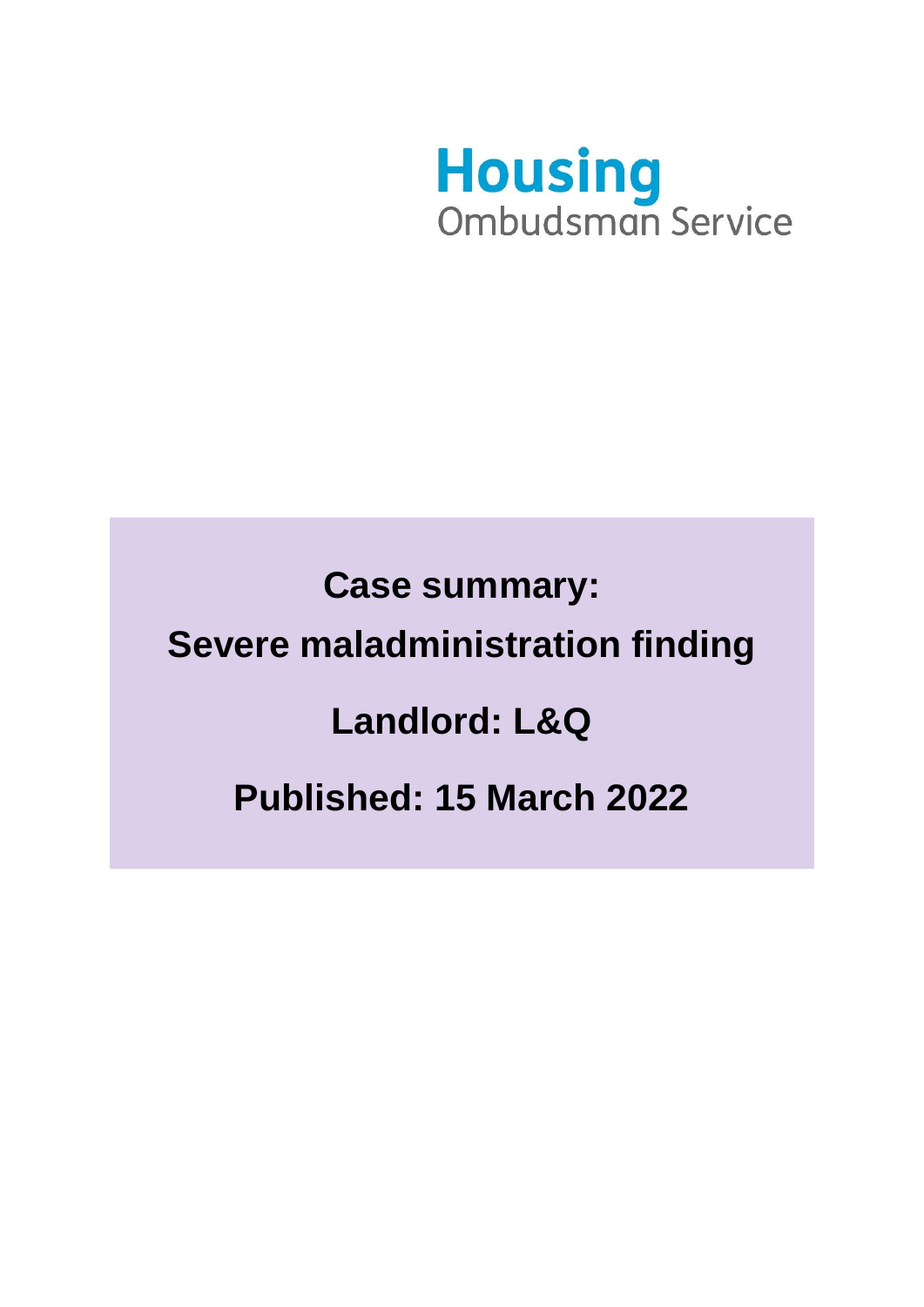## **Landlord: L&Q**

#### **Complaint reference: 202014296**

**Complaint categories: Decants, complaint handling, transfer application**

### **The complaint**

Mr A's complaint was about the landlord's handling of his decant accommodation and application for housing transfer. It also examined his request for compensation and associated complaint.

# **Background and summary of events**

In 2018 Mr A had to be urgently moved into temporary accommodation. This was organised by the landlord and the temporary accommodation was a hotel outside of Mr A's home town.

During the proceeding three months Mr A was moved to four different hotels. The landlord has said that at the time of the decant the managing agent agreed to his rehousing in a hotel. Mr A has said that he was told initially his hotel stay would be for a week.

Mr A's doctor told the managing agent that the hotel accommodation was not suitable and he should be moved back to his home location – either to his property or alternative accommodation – with urgency.

The landlord discussed with Mr A his move to a ground floor decant property. He declined this on account of it being too far from his doctor's surgery and he expected to return home shortly.

Following Mr A's move to a different hotel and a fall down the stairs, the managing agent contacted the landlord. It said he had previously mentioned mobility issues and a potential need for ground floor accommodation, noting that at his flat he had relied heavily on the lift. It asked that future decant accommodation be ground floor but if the decant was to continue Mr A should be given permanent accommodation in his home town where he had support networks.

The landlord noted his previous flat had not had a lift, that he had had no issues with the stairs, and that he had never mentioned previously needing a ground floor property.

The managing agent emailed the landlord to enquire how much longer the decant would continue in light of Mr A's need for ground floor accommodation near his doctor and support network. It would appear he moved back into his flat. By this time, however, the property no longer had a lift.

Mr A's doctor wrote to the local authority in support of his application for rehousing to a ground floor property within close proximity to the doctor's surgery. The doctor set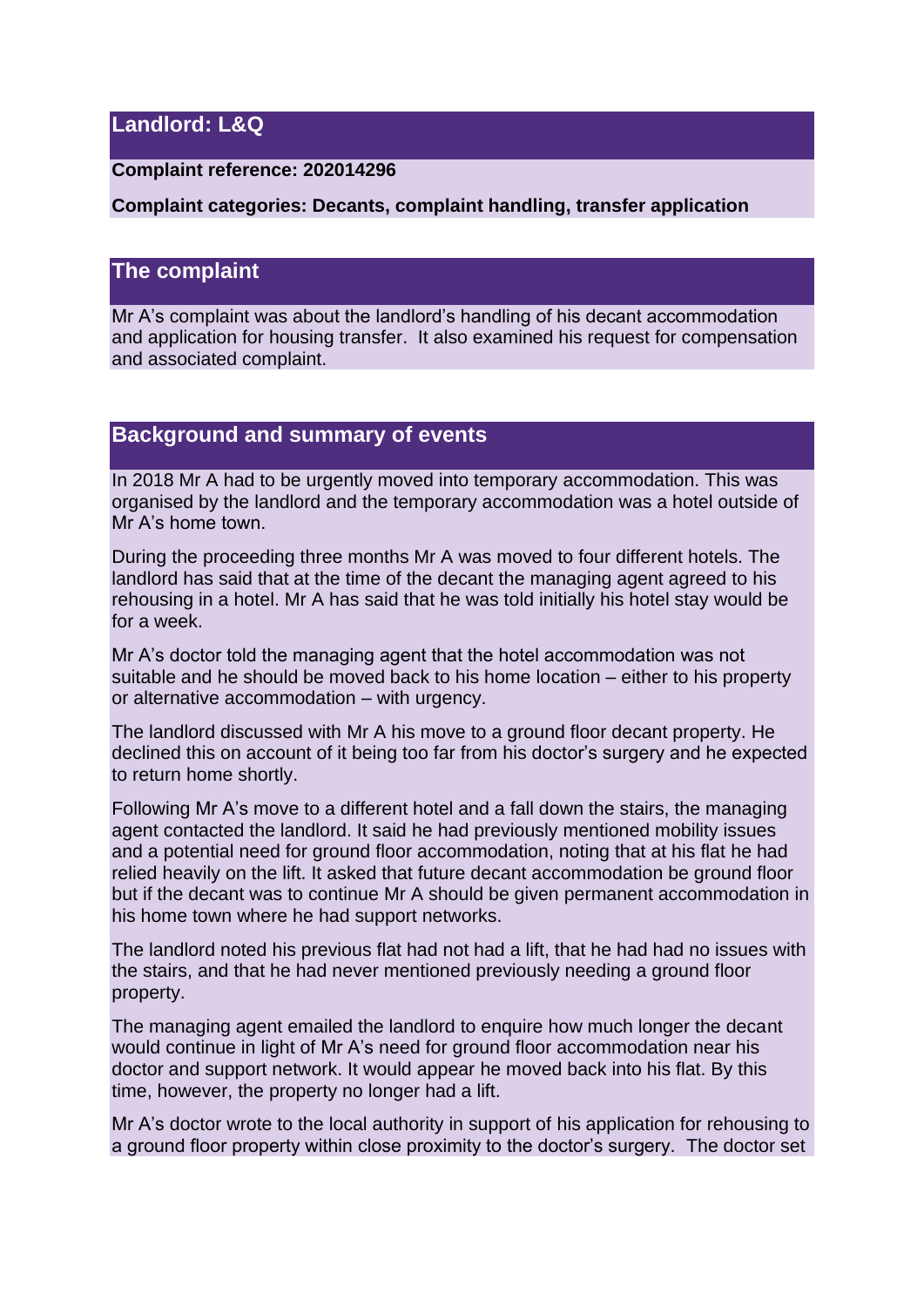out the impact on Mr A's health and well-being and the extreme distress he had experienced.

Mr A submitted a complaint to the landlord for compensation for expenses and emotional distress suffered while decanted at the hotels. His claim included reimbursement of travel costs of friends/carers, whose visits had been less frequent while at the hotels, causing his mental health to decline. He complained his vulnerabilities had not been adequately considered and communication with the landlord during the decant had been poor.

The complaint was handled over a period of almost two years, with the final response from the landlord provided in early 2021. Mr A's complaint was supported by an advice agency and later a solicitor to progress it and chase responses, with both the landlord and the managing agent giving responses at different stages during the process. In its final response the landlord offered £350 compensation in addition to the expenses.

Mr A also made an application to his local authority for a housing transfer. The landlord told him to also submit an application for transfer via the agent in order to maximise his chance of finding a property in his locality. Mr A was rehoused by the local authority.

### **Assessment and findings**

Under the tenancy agreement the managing agent was acting on behalf of the landlord. Therefore any act or omission by the managing agent was ultimately the responsibility of the landlord for which it was accountable to the resident.

The Ombudsman will take in turn the separate heads of complaint, although there is invariably some overlap between them:

#### *Decant accommodation*:

In order to assess whether the landlord's handling of the decant was appropriate and reasonable the Ombudsman has had regard to the landlord's rehousing policy, which covers emergency decants and the provision of temporary accommodation. Amongst the stated aims of this policy is for the landlord to minimise the stress and inconvenience of the process to residents and provide them with assistance and support to ensure they are offered a suitable property. Importantly, regardless of whether the landlord contracts out part of that process to an agent, it is the landlord that retains responsibility to the resident for its overall service provision. Accordingly, hereafter when the Ombudsman refers to a landlord obligation or a failure on its part, it is referring to both the landlord and its agent.

Firstly, it is not disputed that this was an emergency decant. As a result, under its policy, the landlord's primary objective was to ensure the resident's safety over and above finding alternative accommodation that fully met Mr A's needs at that moment in time. The Ombudsman notes its rehousing policy states that in the event of an emergency move it may contact the local authority to assist in providing emergency accommodation or alternatively, encourage residents to stay with family and friends or, if this is not possible, find a B&B or hotel accommodation. The Ombudsman does not know whether any of those alternatives were investigated by the landlord but it is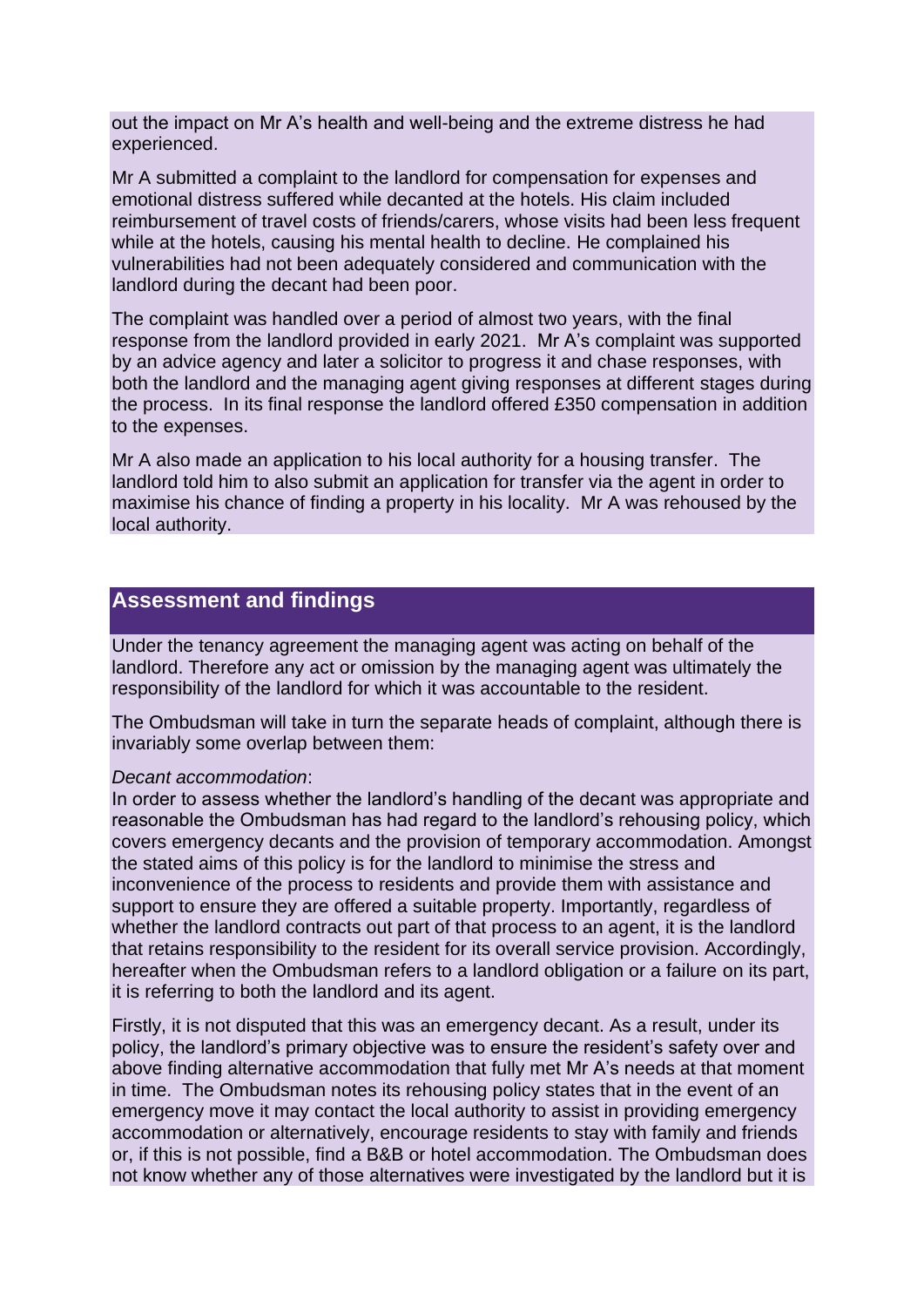clear that under its policy, B&B and hotel accommodation is considered suitable emergency accommodation.

Mr A subsequently asked the agent why he had not been offered sheltered accommodation. He has told the Ombudsman he did not request this at the time as he did not know of its existence. The Ombudsman has seen no evidence if this was ever considered an option by the landlord, but as with other forms of alternative accommodation it would have been dependent on availability, of which there is no evidence either way. It is not for the Ombudsman to comment on the Mr A's eligibility for sheltered accommodation, but having raised it in his complaint, he was entitled to an explanation from the landlord as to its consideration or otherwise of the issue. The agent's response to his question failed to provide that explanation.

Mr A has complained that having been decanted, inadequate account was taken of his vulnerabilities, with no apparent risk assessment made. The Ombudsman considers the landlord was fully aware of the Mr A's range of vulnerabilities, albeit it said it was unaware he had difficulty using stairs. He had previously been living in supported accommodation with the help of the landlord's agent and a carer/support worker. The Ombudsman has seen contradictory information as to whether the Mr A's flat had had a lift, but in correspondence the agent is clear he had used one and needed one. It is not clear why the landlord's internal enquiries showed his flat had not had a lift when the agent was of the view that it had and with Mr A heavily reliant on it.

As the Ombudsman sees it, regardless of whether or not his previous property had a lift, whatever Mr A's needs were prior to his decant these could always have been subject to change. Hence the requirement under the landlord's rehousing policy for Mr A to report any changes that might affect the suitability of his accommodation. The evidence indicates he did so, through his updates with the agent, reporting the fact of his fall, his difficulties using the stairs, and the unsuitable layout of the hotel rooms. For its part, the landlord's policy states, in recognition of the different needs of its residents, that it will '…always look at these situations on an individual basis to ensure that we are providing the most reasonable and suitable form of accommodation for our resident.' Consequently, beyond the emergency decant, the Ombudsman would have expected to see evidence of the landlord having assessed the likely duration of the decant, more proactively investigated Mr A's needs as the decant progressed and taken steps to consider options for more suitable accommodation.

The Ombudsman notes the landlord's policy states its consideration for suitable accommodation will take account of factors such as the Mr A's vulnerabilities and also the location of accommodation for specified reasons, ie for support networks and car/medical arrangements. In Mr A's case, it was necessary that he had ready access to his doctor's surgery which it seems he was required to visit on a daily basis, but also had a carer/support worker who visited him and for whom he had to pay travel expenses. It was therefore not unreasonable that he decline, on one occasion, the offer of a ground floor property on account of being too far from his doctor's surgery and his understanding that he was soon to return to his flat.

It could be the case that the landlord was actively investigating all options throughout the period of decant but was struggling to find more suitable accommodation. In which case the Ombudsman would have expected the landlord to actively engage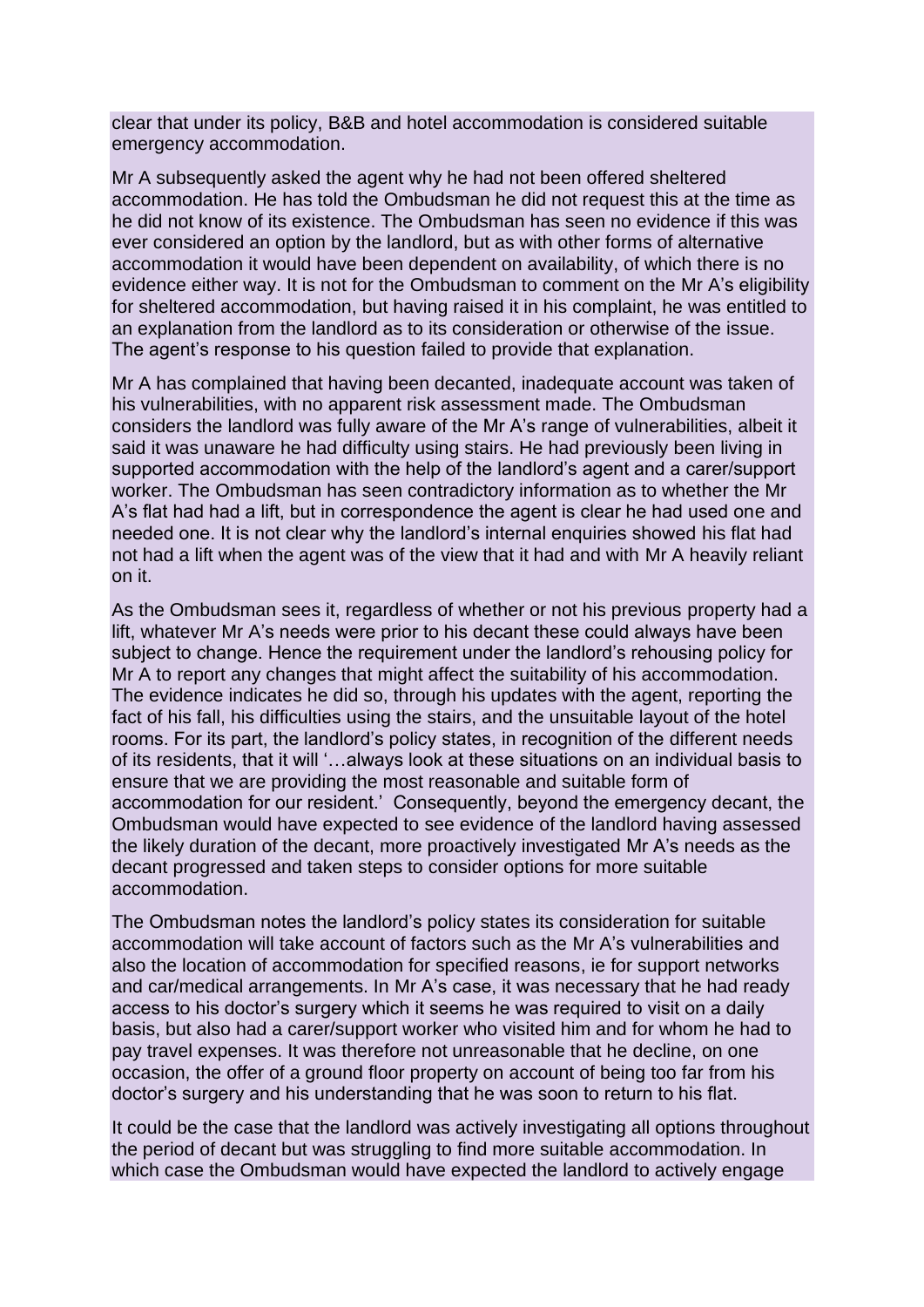with Mr A as to what it was doing in order to reassure him of the efforts being made, to discuss with him what the alternatives might be, and failing that what could be done to mitigate the adverse effects of the hotel accommodation. The evidence of it agreeing to pay for taxis to medical appointments, the offer of the ground floor room – albeit too far from the doctor, and the move back to his home town – albeit after two months away – give an indication that attempts were being made by the landlord to provide some necessary tailored support for him.

But other than this, the Ombudsman has seen little evidence the landlord fulfilled its obligation under its rehousing policy to consult Mr A; provide clear information; keep him informed; and provide support and assistance to keep the disruption for him to a minimum. This is apparent from Mr A's and the agent's description of its officers lack of communication, infrequent visits and failure to attend pre-arranged meetings. It is also evident in the fact that he was still chasing reimbursement of expenses once he had returned to his flat, and ultimately sought the help of an advice agency in doing so. Not only was the delay unreasonable, but as the landlord had an obligation to reimburse expenses reasonably incurred and evidenced, having to seek the assistance of a third party to secure this reimbursement ought not to have been necessary.

The failure by the landlord to limit the disruption to Mr A was the result of evident confusion between the agent and landlord over responsibility for the suitability of the accommodation and a general failure in communication between the two. This is apparent from the complaint responses. The agent accepted it ought to have been more robust in its request for a reassessment for non-hotel accommodation, implying the responsibility to source it was ultimately that of the landlord. While in its later complaint responses the landlord repeatedly said that if the agent was aware of the unsuitability, it was for the agent to find an alternative. On one occasion it appears the responsibility was handed to Mr A himself when he was told, in response to his report that a hotel was not suitable, that nothing could be done until the following week but that he was free to find an alternative (ignoring his having said he had no internet access or money to do so). As the Ombudsman sees it, confusion over who was ultimately responsible would have caused Mr A understandable uncertainty and anxiety, and would have undermined his confidence that the issues with his accommodation would be resolved.

This service failure was magnified and compounded for Mr A by the length of the period spent in decant hotel accommodation. The Ombudsman notes the landlord's policy lists B&B and hotel accommodation as being suitable for only a maximum of four weeks, not the three months in which Mr A ended up living in the hotels. Mr A has explained in detail both in his complaint to the landlord and to the Ombudsman how being deprived of the comfort and familiarity of his home environment and the accommodation's failure to meet his specific needs caused him extreme distress and anxiety, as well as expense. An explanation that has been fully supported by his doctor. It strikes the Ombudsman that for someone without Mr A's vulnerabilities this would have been a difficult and trying time, but for the resident it was clearly an even more stressful and distressing period.

Furthermore, once decanted the landlord had an obligation to Mr A under its rehousing policy to help mitigate the adverse effects of this on him and to '…keep moves to a minimum....as we recognise how stressful and disruptive this can be…'. The fact of Mr A's stay in four different hotels over three months (beyond the one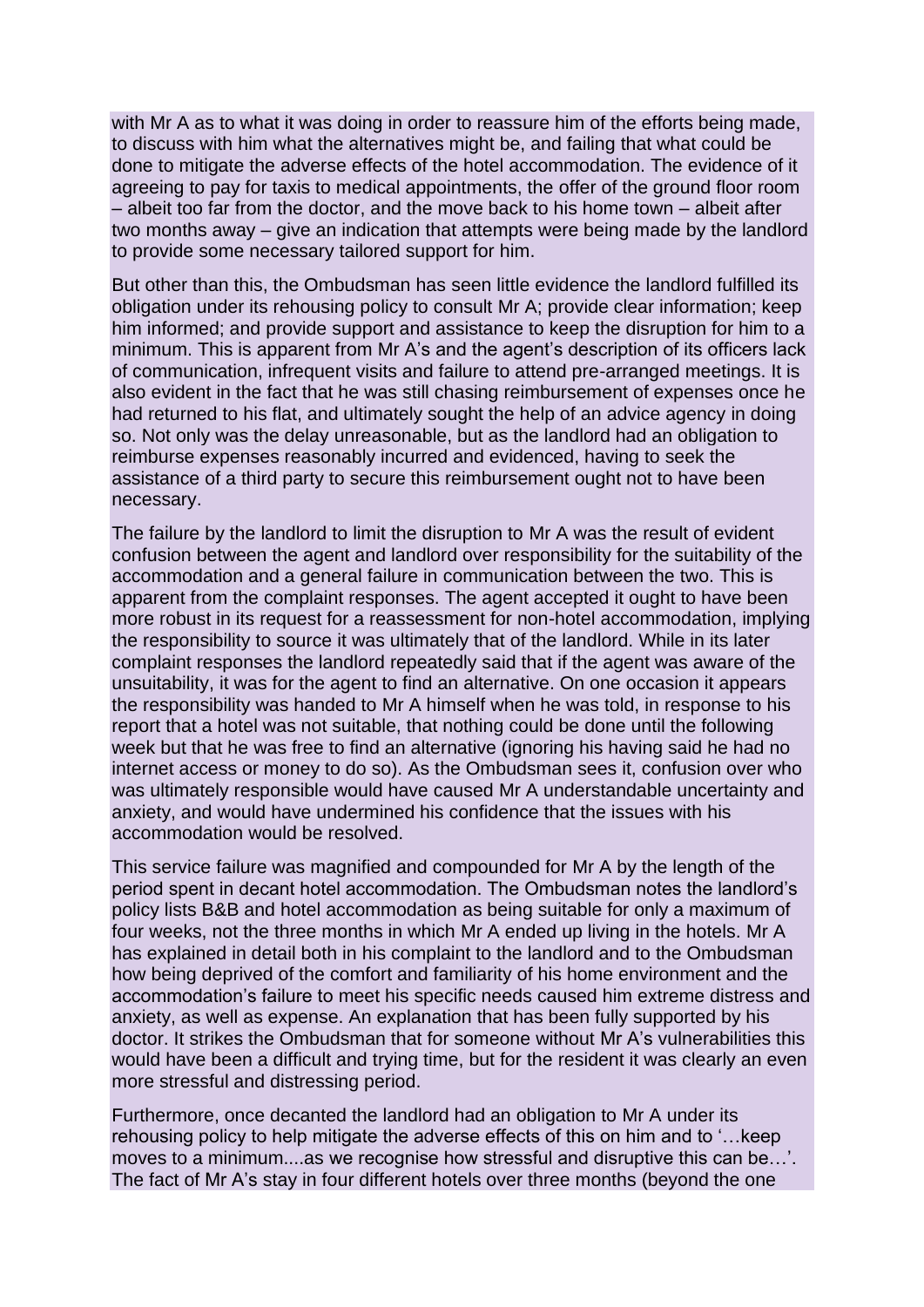week he was initially advised it would last) indicates the landlord failed to keep moves to a minimum. It is also accepted that the first Mr A often got to hear that he was moving was via hotel staff and not the landlord itself, which will have only compounded the stress of this deeply unsettling period for him. No evidence has been provided of the reason for this, but it would be reasonable for Mr A to have expected he would at least have been provided with some advance warning of a move. And while there is no evidence to indicate the landlord could have foreshortened the period of decant, the Ombudsman does not find that the landlord took all reasonable steps in its handling of the decant to alleviate rather than aggravate its impact on Mr A.

#### *Transfer application:*

Once Mr A returned to his flat, his deteriorating health meant the property no longer met his needs and a move to a ground floor property or one with a lift was necessary. Hence his application to the local authority for rehousing and to the landlord for a transfer. He was ultimately rehoused by the local authority and the actions of the local authority, including the time it took, are not matters that fall within the Ombudsman's remit.

The Ombudsman can, however, consider the landlord's actions – and those of the agent acting on its behalf – in response to Mr A's request for help with his rehousing application and application for transfer. In considering whether it did what it was supposed to do, the Ombudsman will have regard to the landlord's transfer policy. Under this policy the landlord will accord a priority status banding to an application based on evidence of a medical need. This would appear to have been the case for Mr A, and there is evidence he submitted the necessary medical assessment.

The evidence of what transpired and what was done and by which party and the duration and reason for any delay is not clear from available information. Under its transfer policy the landlord undertakes to provide Mr A with assistance in completing the online application and the evidence shows the agent provided this support and submitted the application on his behalf. Mr A has told the Ombudsman that the agent initially completed the wrong form, and in explaining its error told him it was not a housing expert. It is not known whether this was in relation to his rehousing or transfer application and aside from the resident's account, the Ombudsman has seen no evidence to prove or discount this one way or the other and so is unable to reach a finding on it.

With respect to Mr A's rehousing application the agent says both that it was not contractually obliged to facilitate his communication with the local authority, but also accepts that it should have helped him increase his rehousing options by requesting he be considered for a move-on. The Ombudsman notes this would have been in accordance with the transfer policy which commits the landlord to identifying and promoting other housing options for its residents. The agent also accepted a small element of delay on its part in progressing his application as a result of staff changes, although of the two months it took to submit the application to the landlord it is not known how much of this time was down to this delay. Nevertheless, the Ombudsman notes the agent accepted there was an element of service failure in its support to Mr A in his application to the local authority.

For the landlord's part, the information it has provided shows that it was also responsible for an element of delay with respect to his transfer application. It took 5-6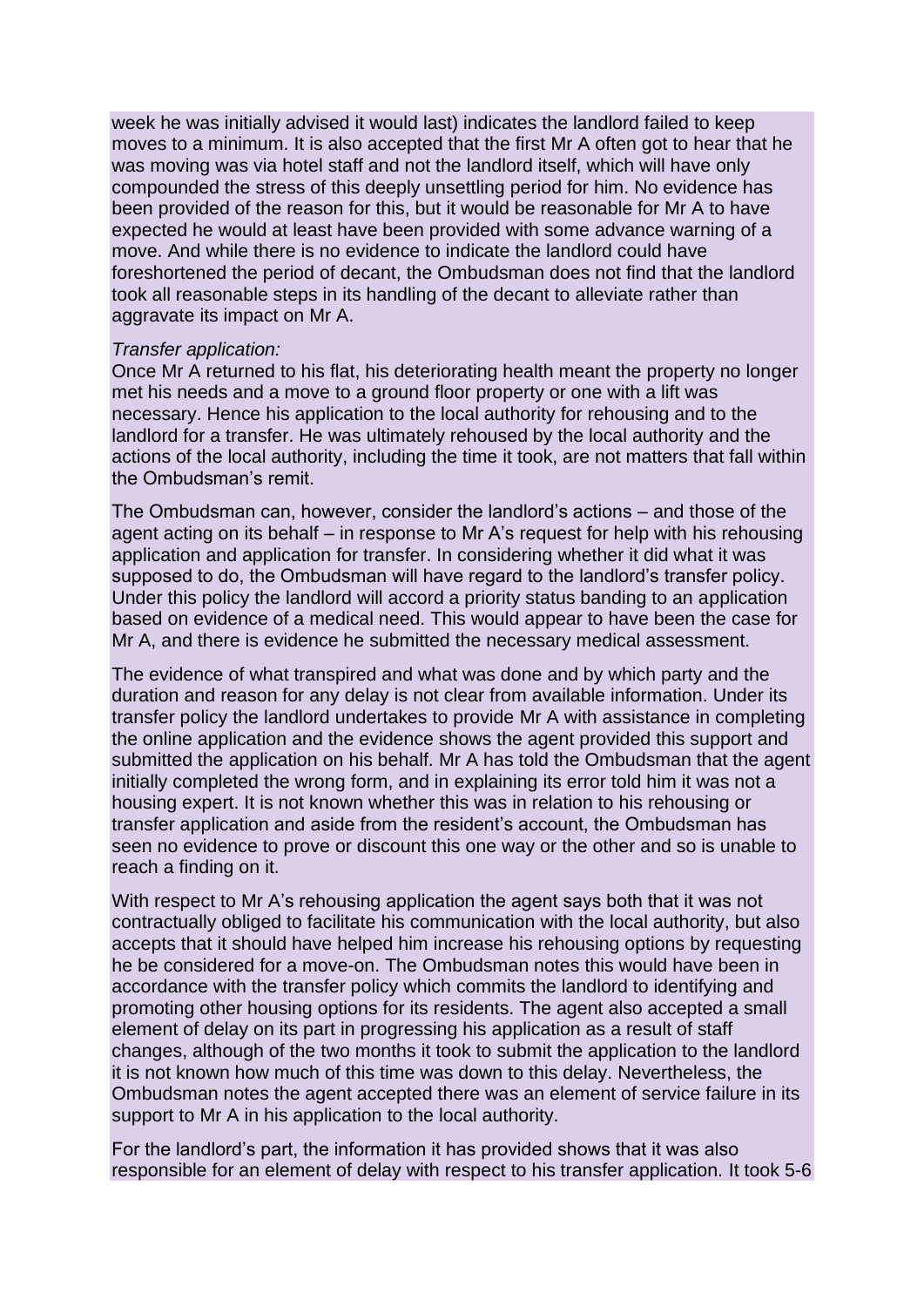months from receiving his application to accepting it onto its database. Approximately two months of this was down to the fact that despite the agent having submitted the form to the landlord the form had not found its way to the officer dealing with the application and a further copy had to be requested. There was then a technical system fault on the landlord's side which impacted the transfer process, although the extent of this and any consequent delay is not known.

It is neither possible nor appropriate for the Ombudsman to speculate whether, if the above failings had not occurred, Mr A could have been rehoused sooner and whether that would have been through his housing or transfer applications. But what is apparent from the available information is that the above elements of mishandling and delay on the part of the landlord and agent undermined Mr A's confidence that his need for alternative accommodation was being progressed as systematically as it ought to have been. In the Ombudsman's view, the understandable frustration and confusion this caused Mr A has yet to be adequately recognised by the landlord.

#### *Request for compensation:*

Mr A has complained that the compensation offered by the landlord failed to have adequate regard to the distress and inconvenience he suffered as a result of its mishandling of his decant. This compensation is distinct from the £1,800 reimbursement of expenses.

The Ombudsman has reviewed the £120 compensation the landlord paid the resident for the inconvenience and distress of being temporarily rehoused. While the landlord cannot go back and undo Mr A's experience of the decant, in awarding him compensation it can at least provide him with tangible recognition of the impact on him of its mishandling of the decant.

Having identified the service failures detailed in this report, however, the Ombudsman does not consider the landlord's award goes sufficiently far in providing that tangible recognition. In the Ombudsman's opinion, the landlord has failed to show that between itself and its agent it took adequate steps to minimise for Mr A the disruption of the emergency decant and to mitigate its impact on him. Its inadequate communication with Mr A – through infrequent visits, cancelled appointments and failure to return calls - failed to reassure him that it was taking seriously his concerns over the unsuitability of the hotel accommodation; failed to update him on what action if any it was taking to resolve the situation; failed to manage his expectations as to the duration of the decant; failed to explain or provide advance warning of moves; and was slow to reimburse expenses.

In assessing compensation, it is necessary to look at the particular impact on Mr A. As already explained, it was not the landlord that was responsible for the fact that Mr A had to be urgently decanted or for the length of his stay away from his property. But it was responsible for taking reasonable steps to mitigate the impact of this on him, especially in light of his vulnerabilities. Mr A had stayed for three months in four different hotels; two months of which had been spent out of area. The cumulative effect of the landlord's communication failures identified in this report compounded Mr A's worry, frustration, and sense that his situation was not being treated with the urgency or seriousness it deserved. In the Ombudsman's view, the compensation the landlord offered Mr A failed to take adequate account of the cumulative effect of its mishandling on a resident with his particular physical and mental health vulnerabilities.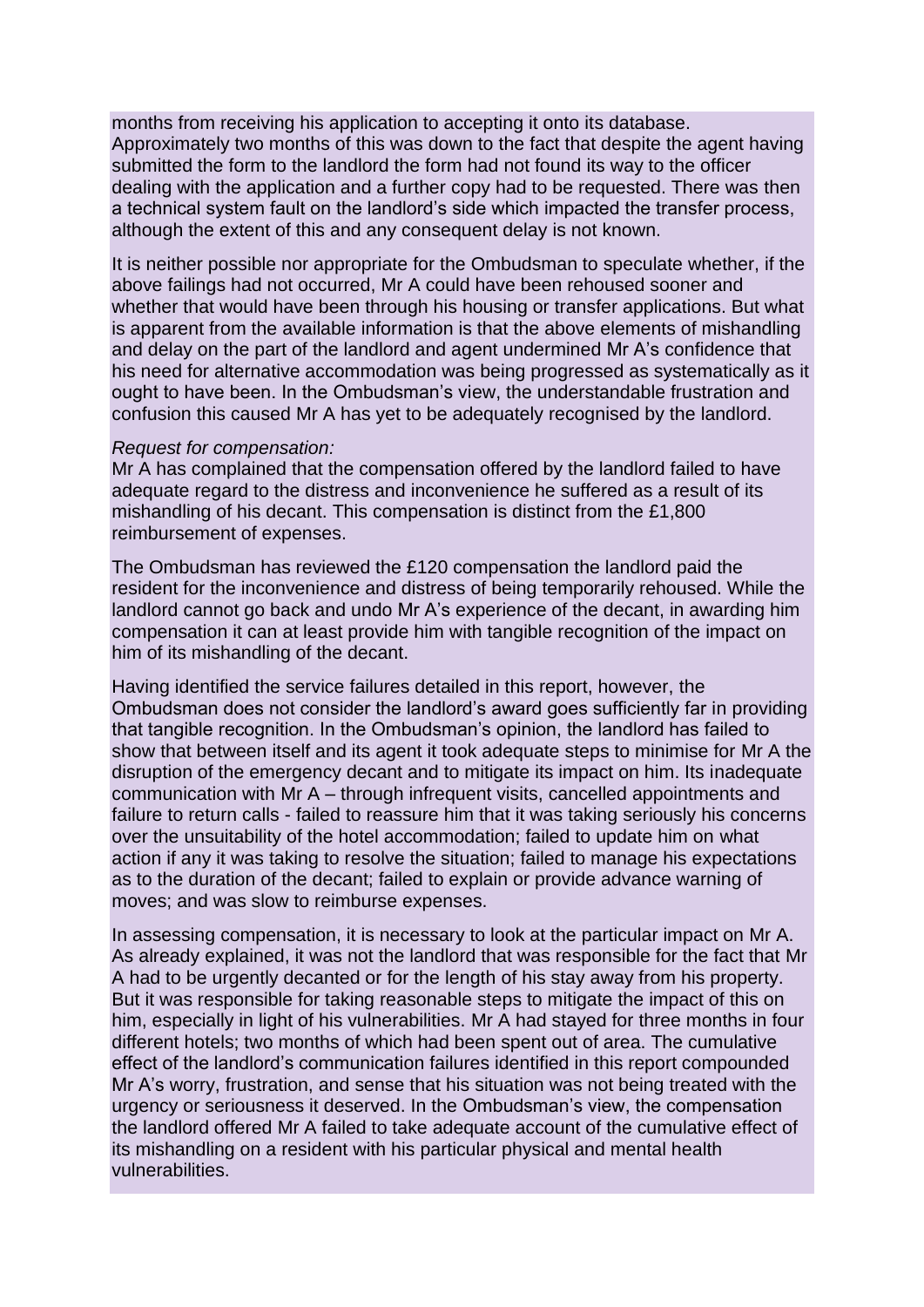#### *Complaint handling:*

In considering complaint handling it is necessary for the Ombudsman to distinguish between the actions of the landlord and its agent. That is because much of what it considers went wrong in the overall complaint response was the landlord's failure to effectively manage the complaint process which resulted in confused and overlapping complaint handling between itself and the agent.

The Ombudsman's Complaint Handling Code sets out what a resident can and should expect from its landlord when they complain. Note the reference to landlord and not a third party, such as an agent. That is because while a landlord may contract out aspects of its service provision, it is the landlord which has the tenancy agreement with the resident, and as such it is the landlord that retains overall responsibility and accountability to the resident for the service provided.

In the Ombudsman's experience, when a landlord uses a managing agent, it will often – as part of its complaints process – require the agent to provide a Stage 1 response, but with the landlord providing the necessary Stage 2 review if the resident remains dissatisfied. However, that is not what appears to have happened in this case. It seems that the landlord expected the agent to provide all complaint responses to those aspects of service provision for which it considered the agent to be responsible. Hence its repeated reference in its Stage 1 and 2 responses to the agent's contractual responsibility for providing support, including communication with the landlord, sourcing suitable accommodation if the hotels were considered appropriate, and assisting with the resident's transfer application.

That might well have been an accurate explanation of the agent's contractual responsibilities (although it is not for the Ombudsman to say one way or the other) but it ought not to have been of relevance to Mr A how the landlord chose to manage his tenancy. Indeed it is not clear how Mr A would have been aware of this division of roles and there is no evidence that he was advised of this by either party.

What was of relevance for the resident was that someone take responsibility for what had occurred, provide an explanation and take steps to put matters right.

The landlord's failure to effectively manage the complaints process is evident from the outset. Mr A first complained and made clear that he was seeking not only reimbursement of expenses but compensation for distress and inconvenience caused by what he saw as the mismanagement of his decant. When that failed to elicit a complaint response, an advice agency stepped in on his behalf to pursue his reimbursement of expenses. A further complaint around this time also elicited no response from the landlord and which resulted in his further, duplicate complaint. At which point it seems the agent chose to respond direct to Mr A in the absence of a contribution from the landlord. The reason for this failure to respond to Mr A's complaint concerning mismanagement of the decant is not clear, but would appear to be a general confusion as to which party had responsibility for response and to which aspect, combined with poor record keeping which failed to provide a clear picture of the up to date position on the complaint.

The fact that the landlord had reimbursed the resident £1,800 in what it told the agent was a disturbance payment, a fact of which the agent was unaware and was in fact for reimbursement of expenses, points again to inadequate and imprecise record keeping by the landlord and a lack of liaison between the landlord and the agent. Further, this imprecision by the landlord is evident in its alternatively referring to its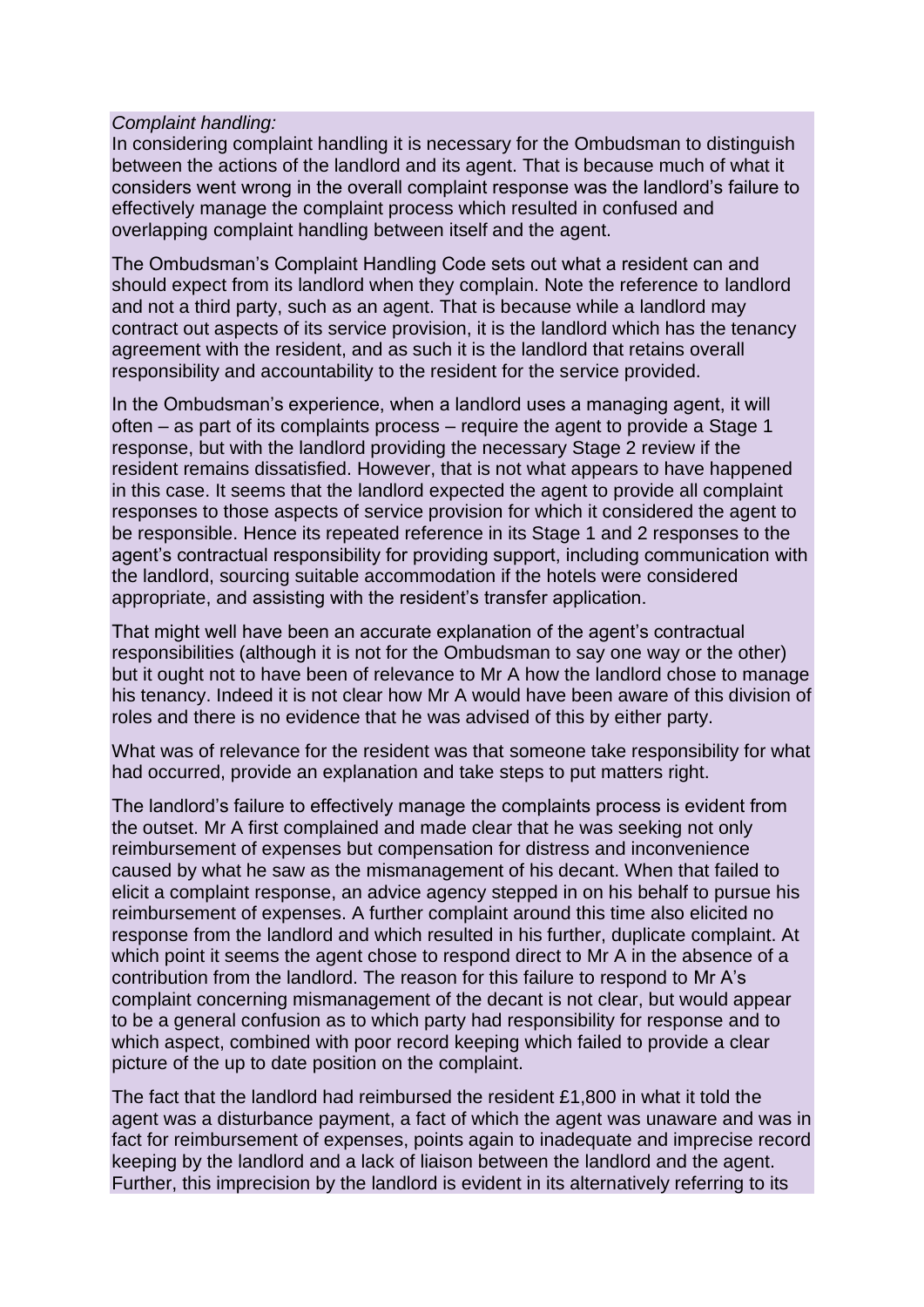reimbursement of expenses as a goodwill payment and a disturbance payment. These are very different payments to that for reimbursement of expenses and this lack of clarity caused a deal of confusion on the part of the agent and also for the Ombudsman in its investigation.

The landlord's claim that it had responded to Mr A's complaint, likely by phone, is neither substantiated by evidence nor in accordance with the agent's account. This confusion points again to inadequate record keeping on the part of the landlord and inadequate liaison between itself and the agent in its response to the complaint. This failure to maintain full records of complaints is contrary to the Ombudsman's requirement within its Code for a full record to be maintained. Its failure to do so not only impacted the agent and landlord's ability to respond effectively to the complaint but has also hindered the Ombudsman's investigation of it.

In the Ombudsman's view, the landlord's failure to manage the complaints process resulted in Mr A engaging the assistance of a solicitor in October 2020 in order to pursue his outstanding complaint of a mismanaged decant and the distress caused. While not strictly necessary that he instruct solicitors for this purpose, doing so appears to have prompted the first evidence of the landlord formally engaging, under its complaints process, with this aspect of the resident's complaint. But even then, the Ombudsman sees it effectively passed back to the agent the issue of support, suitability of accommodation and his transfer application.

Not only was that contrary to its own complaints policy which was to consider complaints about actions by those acting on its behalf and to do so at the earliest opportunity, but also contrary to the Code's requirement that a landlord address all points raised in a complaint and to do so preferably within a two stage process.

The landlord's lack of overall responsibility for the complaints process led to confusion on the part of both Mr A and the agent with respect to how to progress his complaint and this inevitably resulted in him receiving a delayed response. While his complaint about his transfer application was dealt by the agent, his complaint about the decant and its management straddled both the agent's complaints procedure and the landlord's. The frustration of both the agent, but more importantly Mr A and those acting on his behalf is apparent from their communication with the landlord and the Mr A, ie in their reference to the complaints process having been "strenuous" and the agent's reference to its frustration in acting as a complaints "middle man" between the resident and the landlord, unaware of whether his complaints had been resolved.

The Ombudsman notes that the confused complaint and sometimes duplicate handling and passing of responsibility allowed matters to fall between the gaps with none of the parties seemingly aware of who was dealing with the complaint, what stage it had reached or whether it had been resolved. This resulted in Mr A receiving a final response to his complaint about the handling of the decant some two years after he had first made his complaint and even then with no clear acceptance of overall responsibility from the landlord for its handling.

This delay, coupled with the time and trouble to which Mr A had to go in seeking responses to the various aspects of his complaint was evidence of the lack of an appropriately customer focused complaints process and, in the Ombudsman's opinion, was entirely unreasonable. It is clear these combined failures over a considerable period of time caused the resident understandable frustration, upset, inconvenience and further undermined his confidence in the landlord's handling of